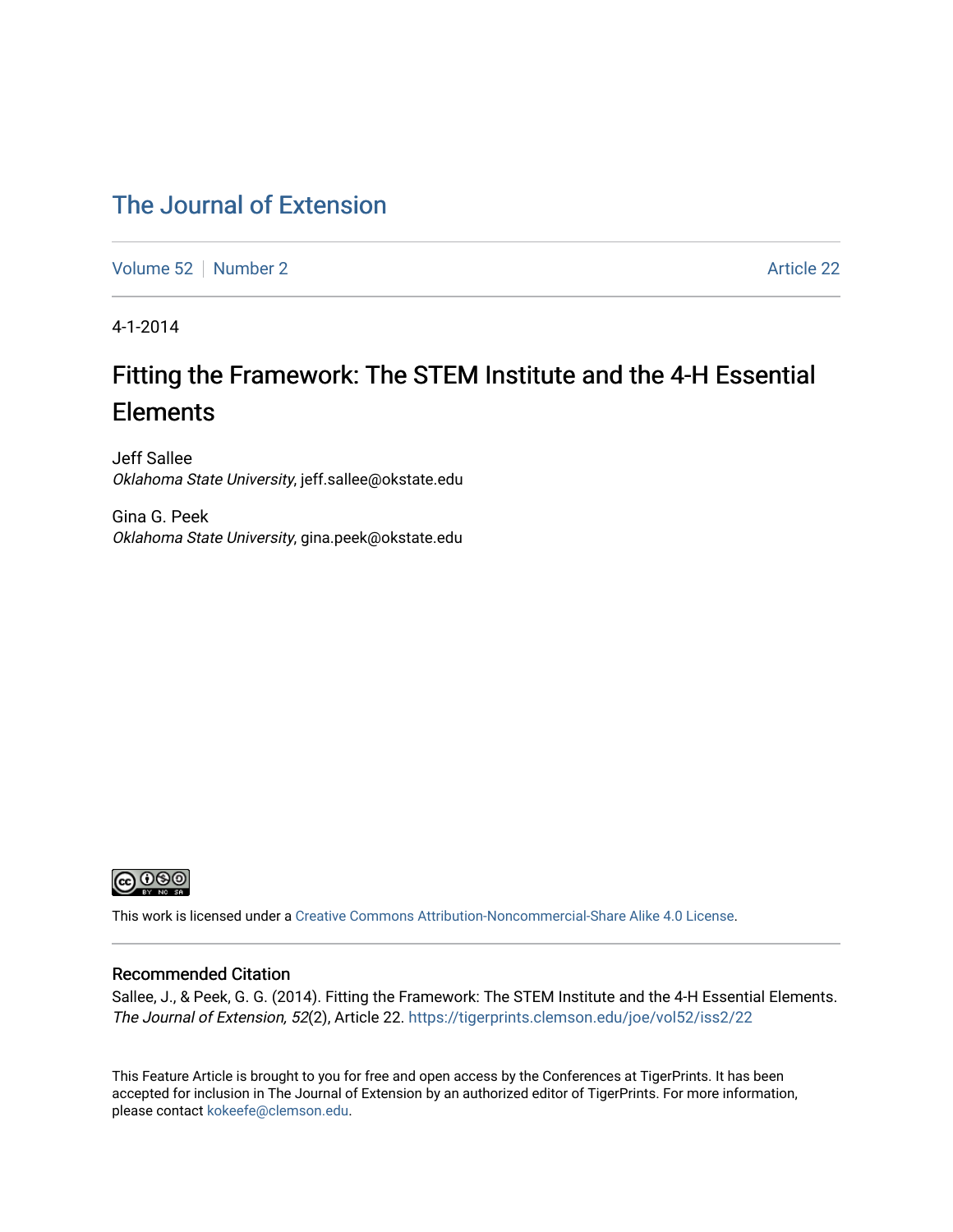

**April 2014 Volume 52 Number 2 Article # 2FEA8 Feature**

### **Fitting the Framework: The STEM Institute and the 4-H Essential Elements**

#### **Abstract**

Extension and 4-H youth development programs are addressing a shortage of scientists, engineers, and other related professionals by promoting science, technology, engineering, and math (STEM). This case study illustrates how the Oklahoma 4-H Youth Development program trained youth-adult teams to design and implement STEM projects. The STEM Institute incorporated the 4-H Eight Essential Elements to structure programming. Using the Essential Elements framework helped ensure quality STEM programming, participant retention, and successful community projects lead by youth leaders. The most successful projects were youth driven and adult facilitated, used local partners, and took time to develop.

**Jeff Sallee** Assistant Professor; Cooperative Extension Specialist 4-H Youth Development [jeff.sallee@okstate.ed](mailto:jeff.sallee@okstate.edu) [u](mailto:jeff.sallee@okstate.edu)

**Gina G. Peek** Assistant Professor; Cooperative Extension Housing and Consumer Specialist [gina.peek@okstate.ed](mailto:gina.peek@okstate.edu) [u](mailto:gina.peek@okstate.edu)

Oklahoma State **University** Stillwater, Oklahoma

### **Introduction**

*"Our nation's young people are not acquiring the skills they need to excel in the fields of science, technology, engineering and math. That needs to change if we want to build a generation of workers who will make America a leader in innovation. Given the opportunity, today's youth can step up, become engaged, learn more, and become the inventors, rocket scientists and engineers of the future."*

*Donald T. Floyd, CEO and President of the National 4-H Council (Sridhar, 2013)*

In the 21st century, Extension is addressing a shortage of scientists, engineers, and other related professionals throughout the United States by promoting Science, Technology, Engineering, and Math (STEM). As part of Oklahoma State University, the Oklahoma 4-H Youth Development program uses an educational, service-based approach to encourage youth to explore scientific fields and careers. Framing the program in the 4-H Eight Essential Elements provides the structure necessary to help ensure initial participant success and retention. This article fills a gap in the literature in that it provides a case study presented in the framework of the 4-H Eight Essential Elements. This effort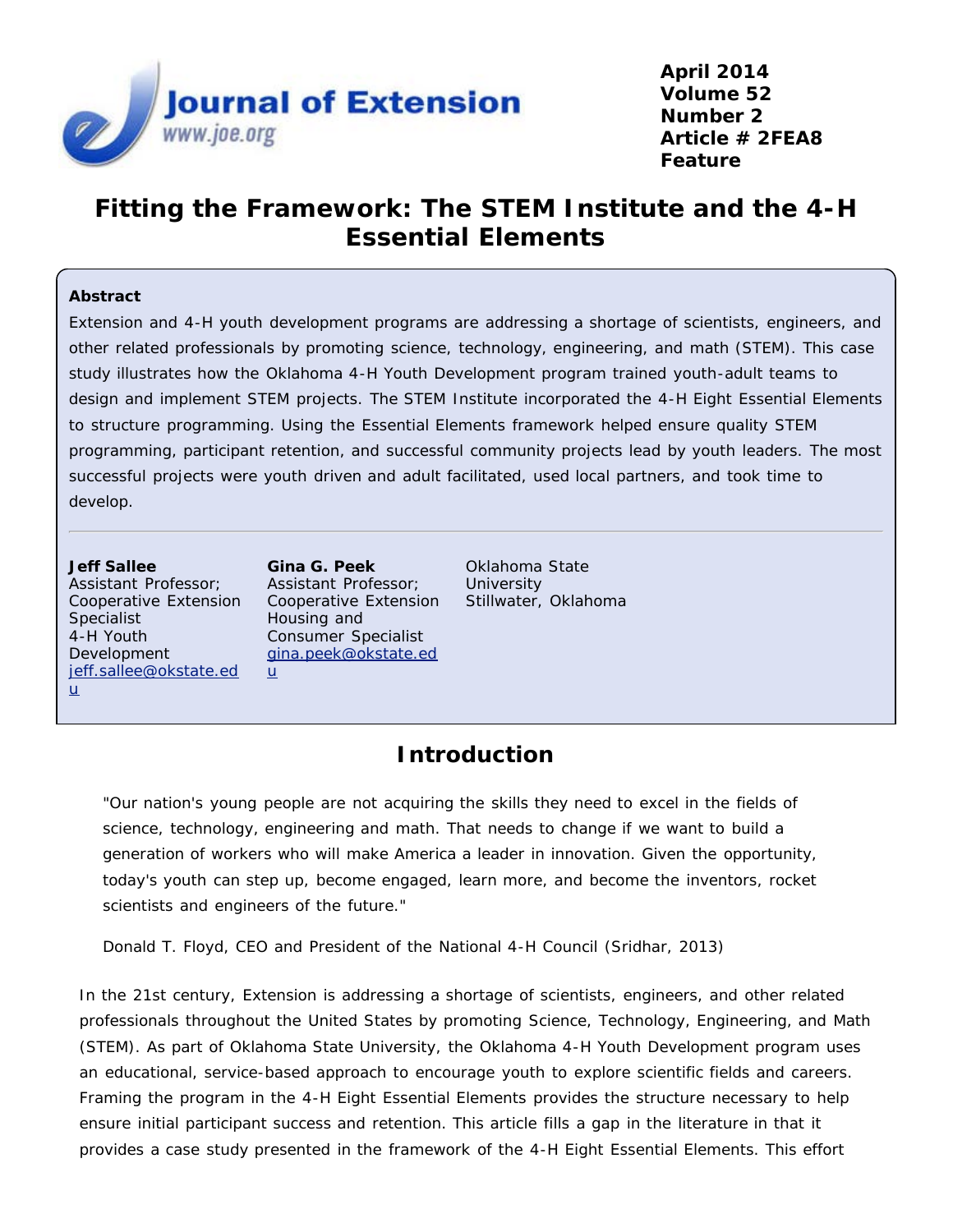moves from theory to application and provides tips to help ensure program success.

#### **Why Do We Care?**

4-H supports STEM education. The Oklahoma 4-H STEM Institute is novel in that it combines contemporary science programming, youth-adult science skills mentoring, and an introduction to science-related careers for youth participants. The purpose of the Oklahoma 4-H STEM Institute is to give youth the opportunity to learn new skills, apply technology, work with community organizations, explore STEM based careers, and work as a facilitated team. The 4-H Eight Essential Elements are incorporated throughout the process.

### **4-H Essential Elements**

The Eight Essential Elements have been identified and incorporated into the 4-H program in 2009 (Mincemoyer, Nestor-McNeeley, & Martz, 2009). Through 4-H projects, youth master skills and make positive career and life choices (Eccles & Gootman, 2002, pp. 86-120). Some elements may help youth generate positive outcomes, preparing for adulthood and reducing risky behaviors (Eccles & Gootman, 2002, pp. 86-120; Search Institute, 2006). Youth develop self-confidence by successfully solving problems and meeting challenges. This is best accomplished in a safe, participatory environment. Youth pursue topics they find most interesting in a safe environment (Kress, 2004).

The Eight Essential Elements are as follows:

- Positive relationship with caring adult
- Safe environment
- Inclusive environment
- Engagement in learning
- Opportunity for mastery
- Opportunity to see oneself as an active participant in the future
- Opportunity for self-determination
- Opportunity to value and practice service for others (4-H, April 2011).

#### **The Essential Elements and STEM**

The Eight Essential Elements provide a strong framework for STEM education. Using the Elements, project leaders can structure STEM programing to ensure participant satisfaction and success. As noted by Mielke and Sanzone, high quality science programs must demonstrate certain characteristics. These qualities include inquiry, experiential learning, skills development, leadership, and positive development (Mielke & Sanzone, 2012, p. 7). All of these aspects may be met when ©2014 Extension Journal Inc. 2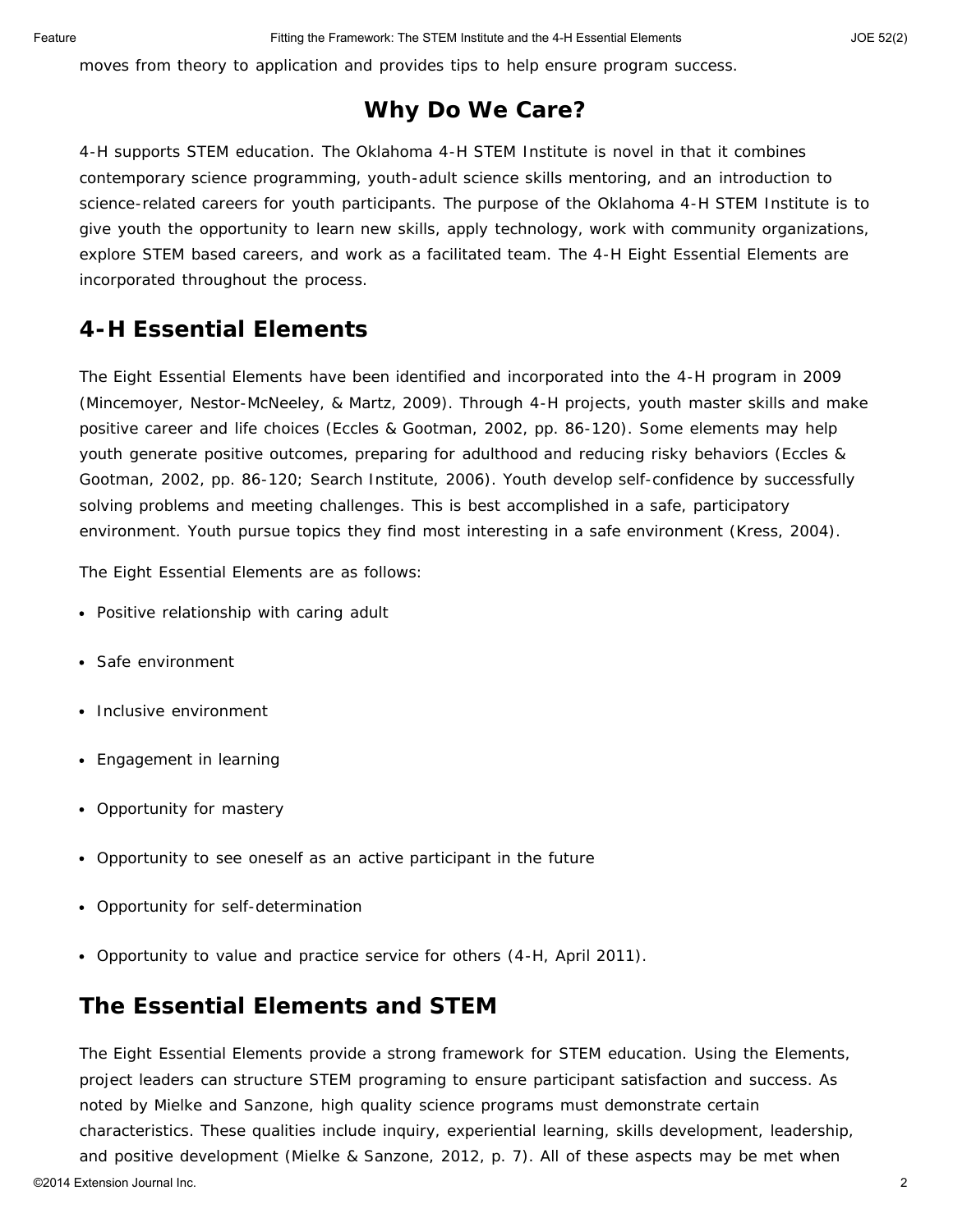STEM programming is structured in the context of the Eight Essential Elements.

#### **The Oklahoma 4-H STEM Institute**

The Oklahoma 4-H STEM Institute began in 2008. Teams of youth and adults worked with university faculty, who serve as group mentors. The university faculty mentors are recruited through informal networks for their technology and application expertise. Faculty are excellent program presenters, delivering quality programming in their content area (Locklear, 2013). Initially, the STEM Institute was developed to teach teams about GPS/GIS projects related to the ESRI 4-H grant program (ESRI, 2013). This program generated qualitative evidence that a similar format would work for other content. Based upon demand, additional tracts (digital media, environment, alternative energy, and forensics) were later developed and added.

With the guidance of the local educator, each team chose a tract. The teams came to campus to attend in-depth, 2-day training provided by both resident and Extension faculty. Each team received a total of 16 initial contact hours in the chosen subject matter. Teams then returned to their communities to apply knowledge gained. Projects were deemed complete once teams returned to their home communities and implemented a project. Project implementation represents community change, which empowers the youth (Zeldin, 2004). Figure 1 illustrates the process by which students, adults, county educators, and faculty combined to form and participate in the STEM Institute.



#### **Figure 1.** STEM Institute Structure

Since 2010, the STEM Institute has trained 75 youth-adult teams in five unique tracts as indicated in Table 1: (1) Geospatial GPS/GIS, (2) digital media, (3) Lego robotics, (4) environmental conservation, and (5) forensics. Significantly, all tracts are hands-on. Very little time spent was ©2014 Extension Journal Inc. 3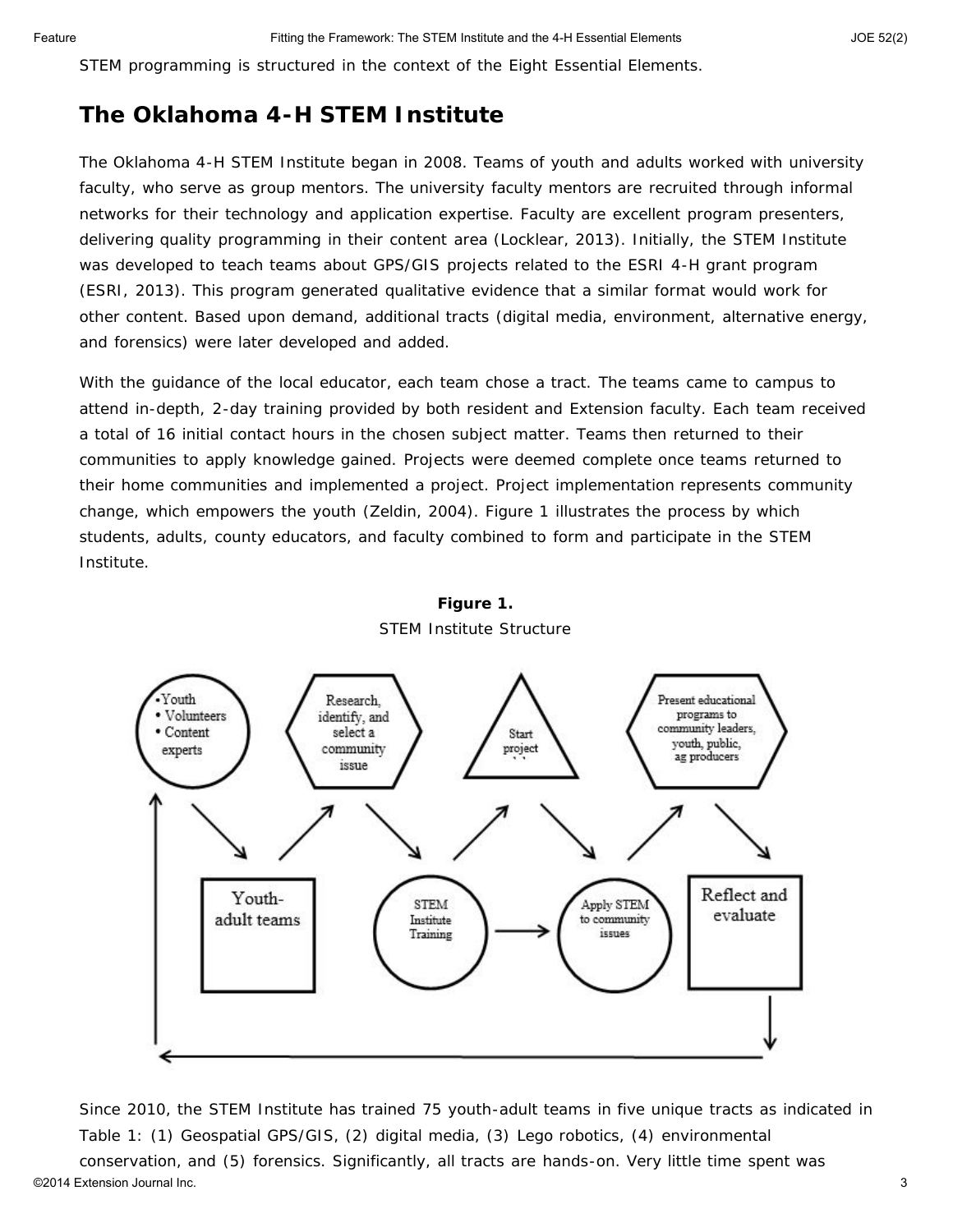spent in a formal classroom setting. Table 1 provides information about the STEM Institute planning process.

#### **Table 1.**

#### The STEM Institute Planning Structure

|                | <b>Tract</b>                  | Years<br><b>Offered</b> | <b>Short-Term</b><br><b>Outcome</b>                                                             | <b>Planned Outcomes</b>                                                                                                                                                                                                   | <b>Number</b><br><b>Trained</b> |
|----------------|-------------------------------|-------------------------|-------------------------------------------------------------------------------------------------|---------------------------------------------------------------------------------------------------------------------------------------------------------------------------------------------------------------------------|---------------------------------|
| 1              | Geospatial<br>GPS/GIS         | $2008 -$<br>12          | Create maps                                                                                     | Maps were used to educate the public<br>about issues such as storm shelter<br>locations, historical sites, or even used to<br>locate and identify illegal dumps sites.                                                    | $n = 17$                        |
| $\overline{2}$ | Digital media                 | $2010 -$<br>12          | Create videos to<br>educate the<br>public about<br>youth-selected<br>issues                     | Videos have been developed and used to<br>teach other youth and the public about<br>topics such as; bullying, distracted driving,<br>issues facing military youth, 4-H<br>promotion, and therapeutic horse<br>programming | $n = 28$                        |
| 3              | Lego robotics                 | $2010 -$<br>12          | Start robotics<br>clubs and teach<br>youth about<br>engineering                                 | Teams have competed in the Lego<br>Robotics and Botball competitions, studied<br>and/or promoted robotics as 4-H club<br>projects                                                                                         | $n = 11$                        |
| 4              | Environmental<br>conservation | $2011 -$<br>12          | Build rain<br>gardens, start<br>recycling<br>programs, and<br>teach alternative<br>energy       | Teams have installed rain-barrels, built<br>rain gardens, taught the 40 Gallon<br>challenge, and started recycling programs.                                                                                              | $n = 6$                         |
| 5              | Forensics                     | $2011 -$<br>12          | Learn about<br>forensics related<br>to plant science,<br>conduct a<br>forensic<br>investigation | Teach forensics to other youth and start<br>forensic 4-H clubs.                                                                                                                                                           | $n = 13$                        |
|                |                               |                         |                                                                                                 | Total trained                                                                                                                                                                                                             | $N = 75$                        |

Following are the results from the 2012 STEM Institute. Each description features one example of an outstanding project or one with greatest potential to make a long-term impact.

### **The Five STEM Institute Tracts**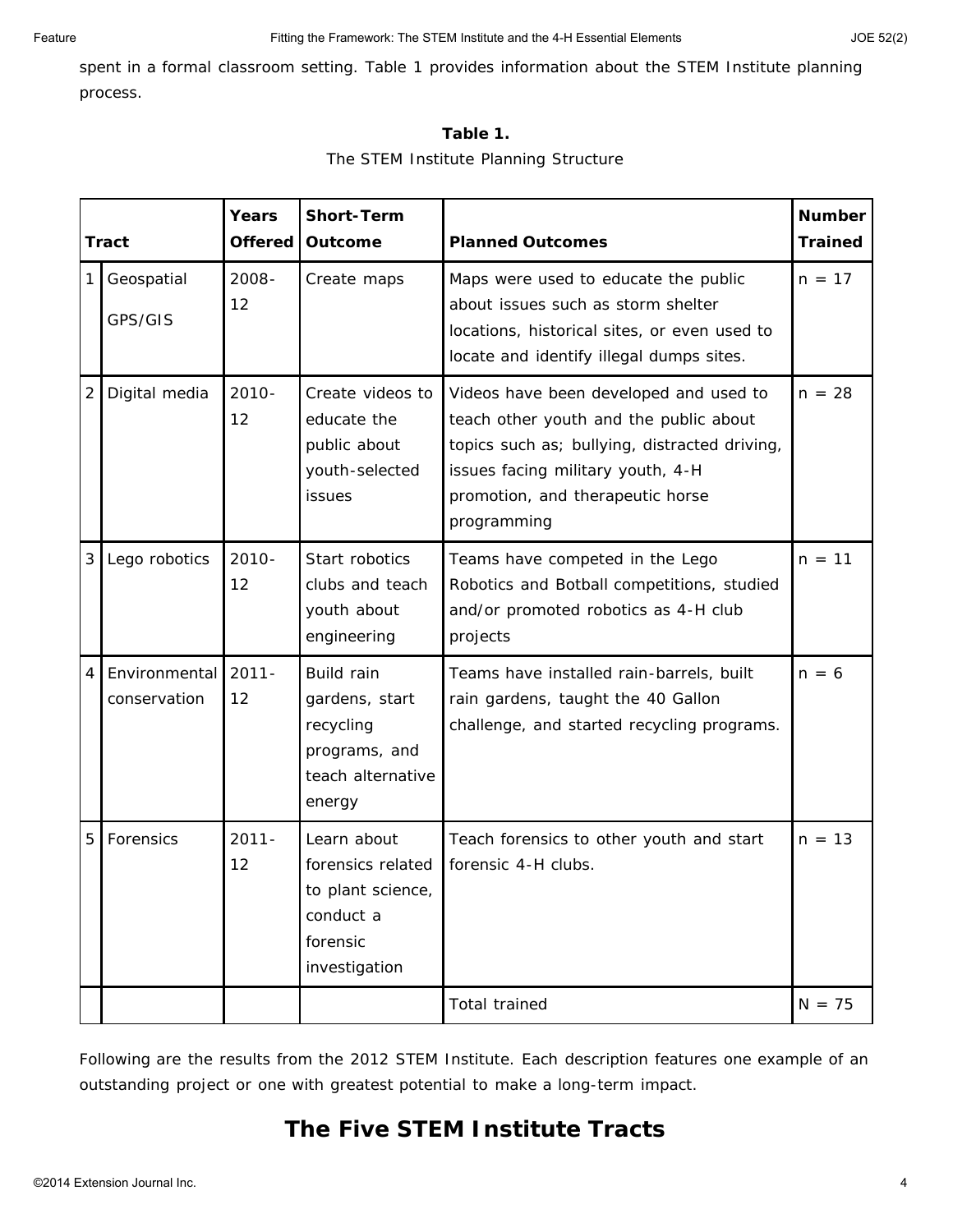### **Tract 1: Geospatial GPS/GIS**

The geospatial tract is the longest running and most successful tract of the STEM Institute. Participants learned to use global positioning systems (GPS) to identify data to be used in making geographic information systems (GIS) maps. Youth projects have mapped locations for historical societies (e.g., ghost towns) and fire hydrants and storm sirens for fire departments. Each map was created for public use. Maps have been distributed at venues including grocery stores, fire departments, and Christmas light displays. Success was measured by creation and use of maps.

#### **Tract 1 Example: Comanche County**

The 2012 Comanche County team leaders  $(n=3)$  used critical thinking and problem-solving skills to create a map and route for "Holiday in the Park" light display in Lawton, OK, an important public/private annual event. The data used to inform the map were collected during the annual 4-H GPS Hike. Teen STEM Institute leaders provided a GPS educational program to 35 youth and adults program participants. Several viewed the opportunity as family quality time. The final map was shared with the Lawton Parks and Recreation "Holiday in the Park" Light Committee. The youth will continue to map "Holiday in the Park."

### **Tract 2: Digital Media**

The Digital Media tract provided the education participants needed to create videos and other digital media. The purpose was to help participants identify youth-relevant issues, create appropriate media, and distribute to the public. Video is effective at harnessing youth voices and telling their story (Education Development Center, 2012). STEM Institute digital media projects have focused on bullying, making better grades, the dangers of distracted driving, drinking and driving, and community service.

### **Tract 2 Example: Jackson County**

The 2012 Jackson County team (n=5) created their media piece, "The Clover Corner Newscast." Their newscast highlighted the history of 4-H and the land-grant system, 4-H trivia, county events, and community service. The project effectively transitioned county promotional efforts from radio to video. The video was shown at the county 4-H awards program. The team used social media to make a larger impact by posting it on the Jackson County 4-H Facebook page.

### **Tract 3: Lego Robotics**

As noted by Barker and Ansorge (2006), Lego robotics are an efficient means of promoting STEM to youth. In 2012, five teams participated in the OSU STEM Institute Lego robotics tract (n = 25). Each team experienced varying success. Three teams added robotics to their local 4-H program. Two teams have started 4-H robotics project clubs. At least two of the five Lego Robotics teams will compete in upcoming First Lego League Competitions.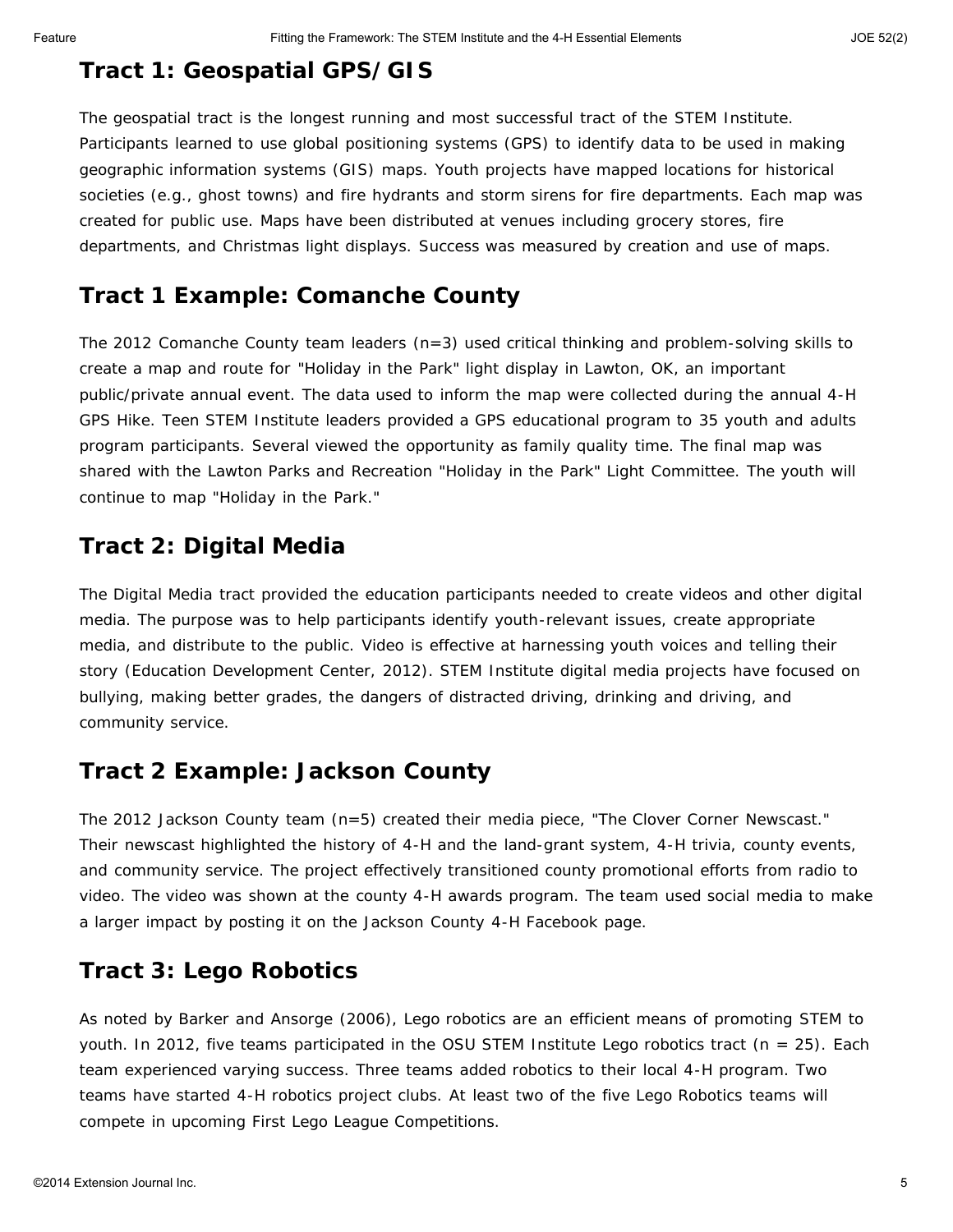## **Tract 3 Example: Muscogee (Creek) Nation**

The Muscogee (Creek) Nation team obtained a Lego NXT Robotic kit and spare parts through the Muscogee (Creek) Nation 4-H program. Parents also purchased an additional kit and became certified volunteers in order to establish the new 4-H Club. This club meets regularly each month and attended the First Robotics Competition to learn more and set future goals.

### **Tract 4: Environmental Conservation**

The Environmental Conservation tract taught participants about resource conservation. The tract featured three components: (1) water, (2) energy, and (3) waste. Youth and adults received education about water management, learning about rain barrels, rain gardens, permeable pavers, solar powered pumps, and how to educate other youth about water conservation by using the 40 Gallon Challenge (http://www.40gallonchallenge.org/). Participants learned about energy management via alternative energy sources. Finally, waste education featured recycling underrecycled resources, including traditional household trash, textiles and household goods, and housing components.

### **Tract 4 Example: Haskell County**

The Haskell County 4-H team partnered with the County Commissioners to install a rain garden/sand cistern and solar powered pump in front of the county Cooperative Extension Service office. The project is designed to water landscape beds. The team has incorporated the 40 Gallon Challenge as a tool to reinforce the water conservation message. Upon completion, this site will serve as a demonstration location to teach youth and families how to conserve water. The County Commissioners have supported the project by sending county workers to help the youth install the cisterns.

### **Tract 5: Forensics**

4-H Forensics is the newest educational tract of the STEM program, started in 2011. The Oklahoma 4-H Youth Development program has partnered with the National Institute of Microbial Forensics, Food and Agricultural Biosecurity (NIMFFAB) to educate youth-adult teams about food security, forensics, crime scene investigation techniques, and even courtroom procedures. This program is pilot testing new curriculum and programs. Twelve teams have participated in this project. These teams have taught limited workshops in their home counties. The goal of starting local 4-H forensic clubs has not yet been reached. Examples of successful projects will be realized most likely in 2014.

# **Youth, Engagement, Attitudes, and Knowledge Survey Results**

### **Short-Term Results: Knowledge, Awareness, and Attitudes**

Immediately following the STEM Institute, youth participants responded to the Youth, Engagement, Attitudes, and Knowledge survey (Mielke, LaFleur, Butler, & Sanzone, 2012). Forty-nine youth participated in the survey, each immediately following one of three 2012 STEM Institute workshops. ©2014 Extension Journal Inc. 6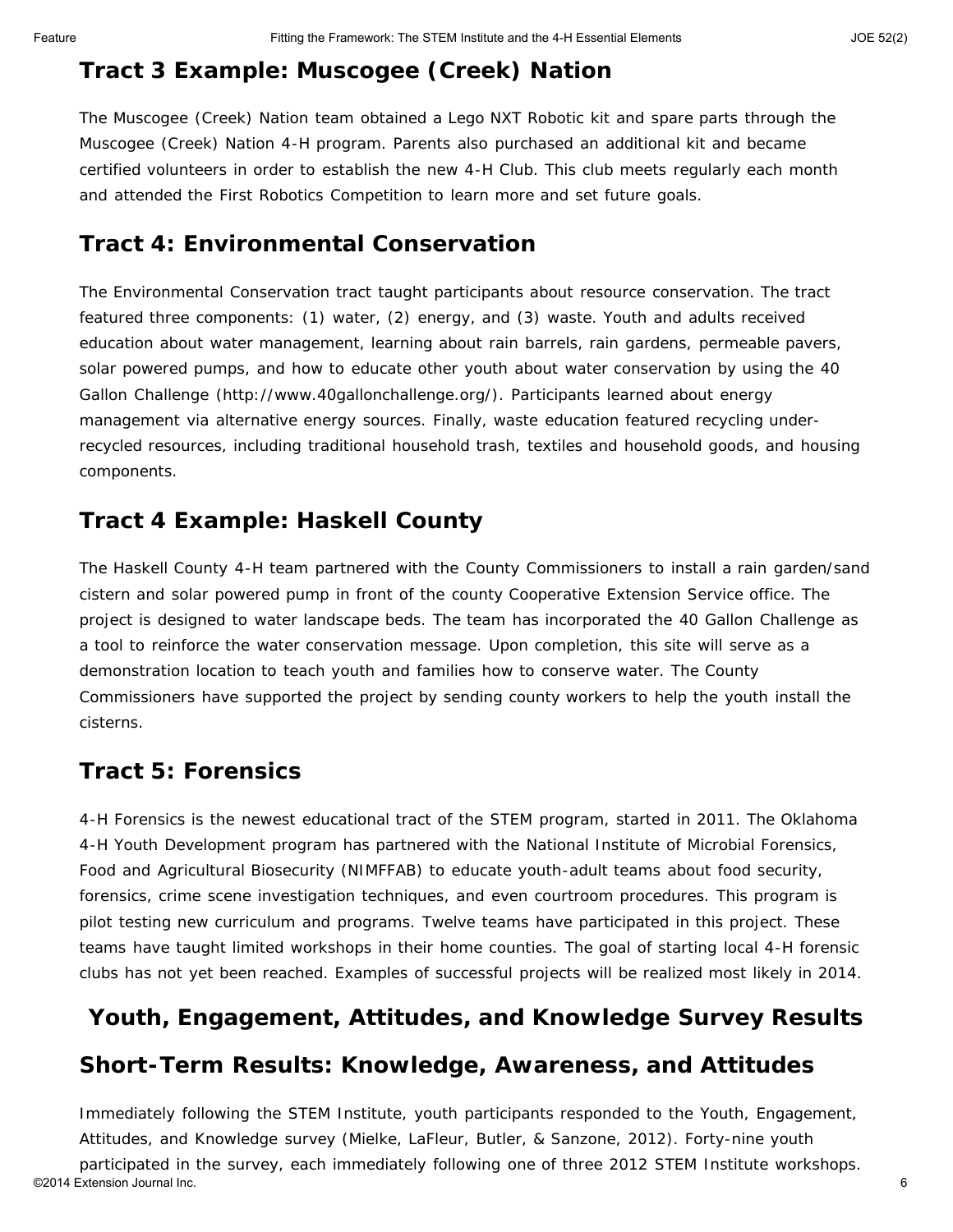Survey administration followed IRB protocols established at Oklahoma State University IRB #AG 1220. Table 2 provides basic demographics.

| Characteristic               | Range           | Frequency      | Percent |
|------------------------------|-----------------|----------------|---------|
| Age                          | $9 - 12$        | 15             | 31      |
|                              | $13 - 15$       | 27             | 55      |
|                              | $16 - 18$       | $\overline{7}$ | 14      |
|                              | <b>Total</b>    | 49             | 100     |
| Race (select all that apply) | Hispanic/Latino | 4              | 8       |
|                              | Native American | 11             | 22      |
|                              | White           | 42             | 86      |
|                              | Other           | $\overline{2}$ | 4       |
|                              | <b>Total</b>    | 59             | 100     |
| Gender                       | Boy             | 29             | 59      |
|                              | Girl            | 20             | 41      |
|                              | <b>Total</b>    | 49             | 100     |

#### **Table 2.**

Youth Participant Demographics (2012 data)

The following indicators (Tables 3-7) suggest that initially, the STEM Institute met the goal of promoting science, technology, engineering, and math to participants. Table 3 illustrates the educational history and goals of the program participants. Ninety-six percent planned to obtain a college degree, 75% of their mothers completed college and/or some graduate school, and 73% had been in 4-H for 3 or more years. These findings indicate a long-term commitment to education, which support the Essential Elements: Engagement in learning, opportunities for mastery, opportunity to see oneself as an active participant in the future, and opportunity for selfdetermination.

#### **Table 3.**

Summary of Youth Participant Educational History and Goals (2012 data)

| <b>History or Goal</b> | Range         | <b>Frequency Percent</b> |    |
|------------------------|---------------|--------------------------|----|
| School type attended   | <b>Public</b> | 44                       | 90 |
|                        | Religious     | 3                        | ь  |
|                        |               |                          |    |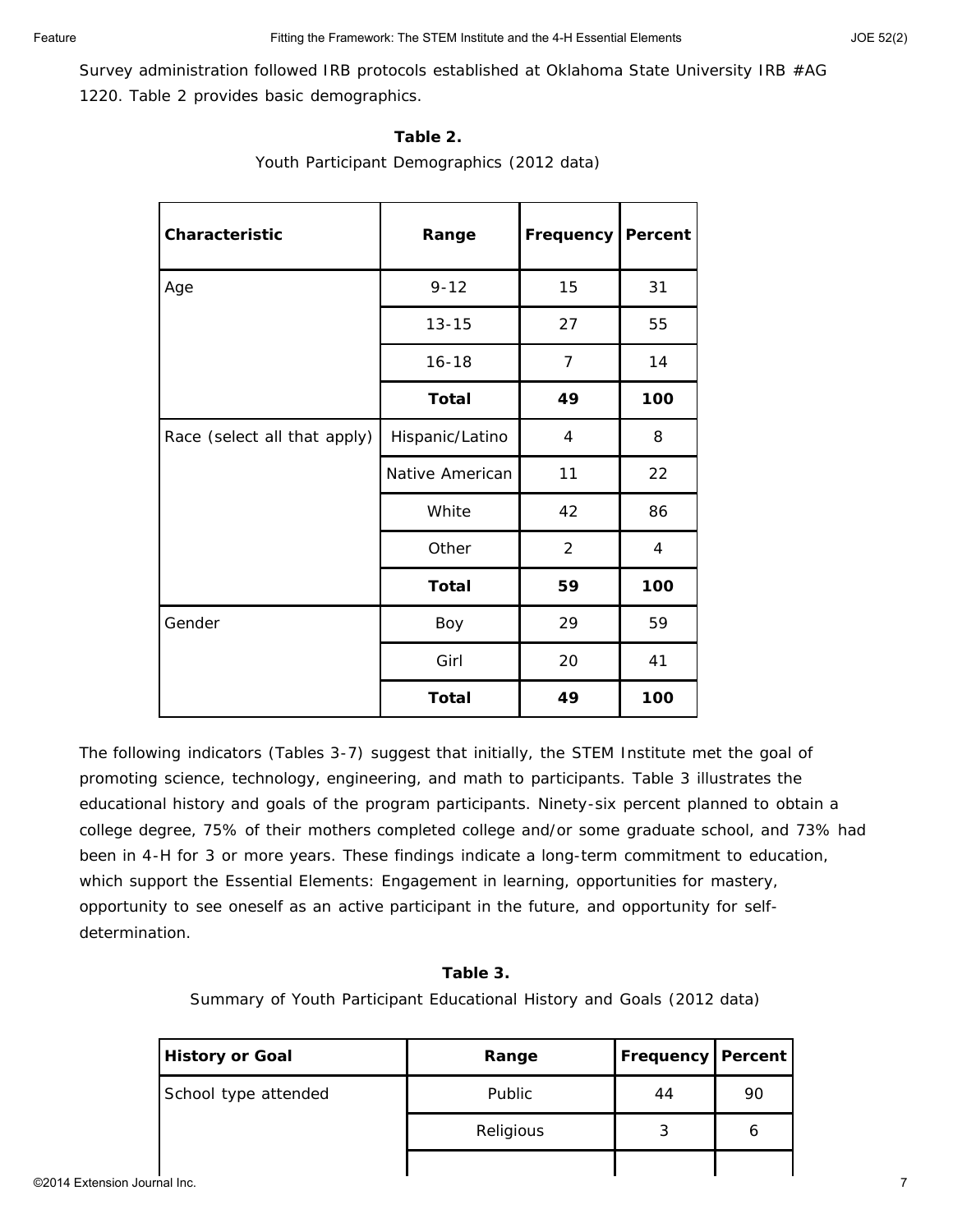|                              | Home                                     | 2              | 4              |  |  |  |
|------------------------------|------------------------------------------|----------------|----------------|--|--|--|
|                              | <b>Total</b>                             | 49             | 100            |  |  |  |
| Educational goals            | Graduate from high<br>school             | 1              |                |  |  |  |
|                              | Go to a little college                   | $\mathbf{1}$   | 2              |  |  |  |
|                              | Finish college                           | 35             | 71             |  |  |  |
|                              | Get more education after<br>college      | 12             | 25             |  |  |  |
|                              | <b>Total</b>                             | 49             | 100            |  |  |  |
| Highest level of school your | Grade school                             | 1              | $\overline{2}$ |  |  |  |
| mother went to?              | High school                              | 8              | 16             |  |  |  |
|                              | College                                  | 30             | 61             |  |  |  |
|                              | Another graduate school<br>after college | $\overline{7}$ | 14             |  |  |  |
|                              | I don't know                             | $\mathfrak{Z}$ | 6              |  |  |  |
|                              | <b>Total</b>                             | 49             | 100            |  |  |  |
| Years in 4-H                 | First year                               | 4              | 8              |  |  |  |
|                              | Second year                              | 9              | 19             |  |  |  |
|                              | Three or more years                      | 35             | 73             |  |  |  |
|                              | <b>Total</b>                             | 49             | 100            |  |  |  |

The purpose of the STEM Institute was to introduce youth to new science technologies, careers, and opportunities to apply STEM concepts. Table 4 outlines the participants' perceptions of STEM skills. The majority of participants perceive science in a positive light, where they can conduct experiments, solve problems, and learn about careers.

| III UIIS 4-H FIUGIAIII UI FIUJECI, I CAII (ZUTZ GAIA) |                                                        |  |  |                 |  |  |  |  |
|-------------------------------------------------------|--------------------------------------------------------|--|--|-----------------|--|--|--|--|
| ion (I can)                                           | <b>Strongly</b><br>Disagree   Disagree   Agree   Agree |  |  | <b>Strongly</b> |  |  |  |  |
|                                                       |                                                        |  |  |                 |  |  |  |  |

| Table 4.                                          |  |  |  |  |  |  |  |  |
|---------------------------------------------------|--|--|--|--|--|--|--|--|
| In this 4-H Program or Project, I Can (2012 data) |  |  |  |  |  |  |  |  |

|                              |                                   | Strongly        |                  |    | <b>Strongly</b> |      |
|------------------------------|-----------------------------------|-----------------|------------------|----|-----------------|------|
|                              | Question (I can)                  | <b>Disagree</b> | Disagree   Agree |    | Agree           | Mean |
|                              | Do experiments                    |                 | 3                | 30 | 15              | 3.20 |
|                              | Do hands-on science<br>activities |                 | 3                | 11 | 34              | 3.59 |
|                              | Solve problems                    | 3               | $\overline{4}$   | 17 | 24              | 3.29 |
| ©2014 Extension Journal Inc. |                                   |                 |                  |    |                 |      |

 $\overline{\Gamma}$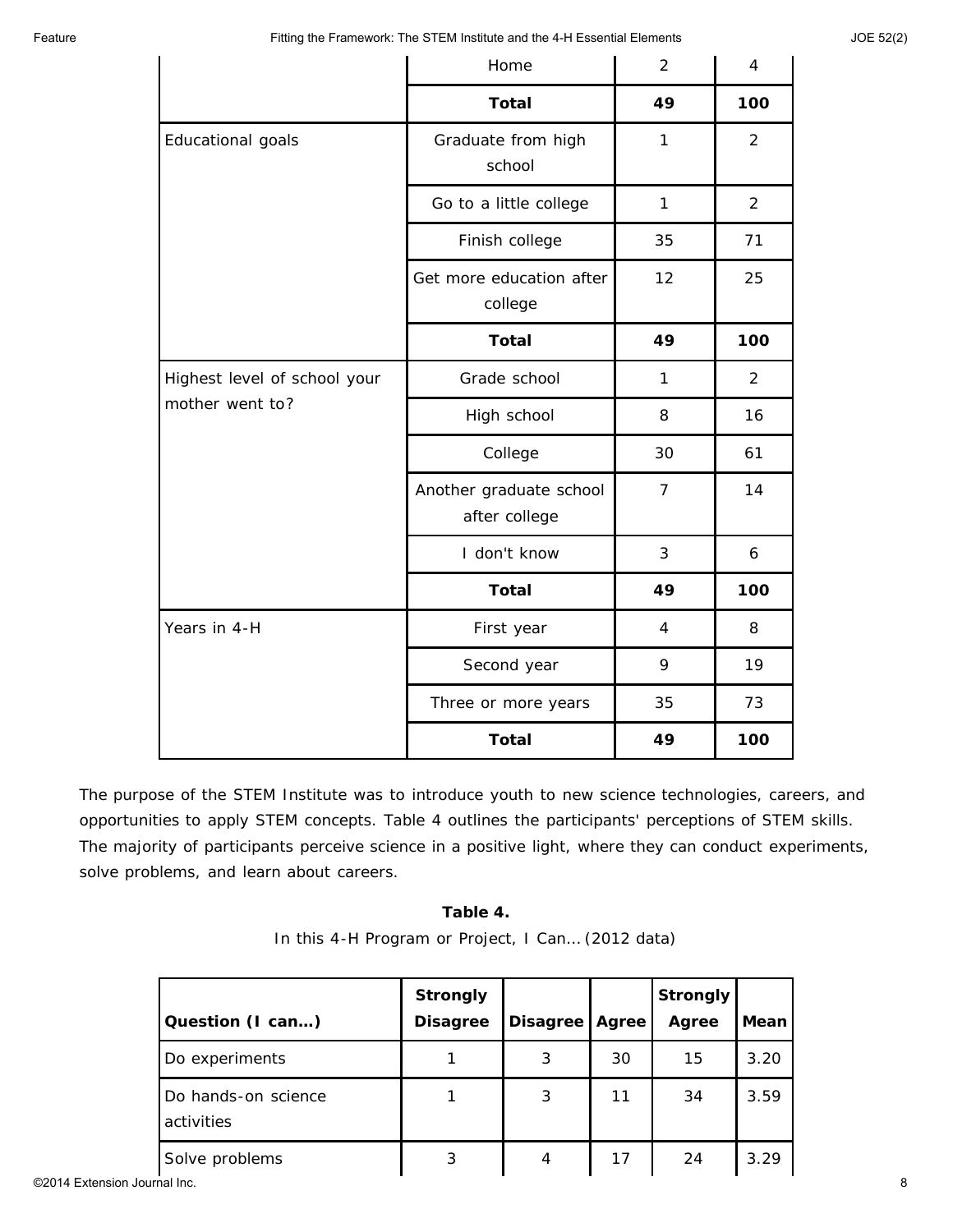| See science in a fun way                                    | O |               | 18 | 30 | 3.59 |
|-------------------------------------------------------------|---|---------------|----|----|------|
| Learn about careers                                         | 3 | 5             | 21 | 20 | 3.18 |
| Serve my community                                          | 1 | $\mathcal{P}$ | 24 | 22 | 3.37 |
| Learn with my friends                                       | 0 | 0             | 20 | 29 | 3.59 |
| Get answers to my questions<br>from leaders                 |   | 3             | 17 | 28 | 3.47 |
| Tell a group of people about<br>something I learned or made |   | $\mathcal{P}$ | 14 | 32 | 3.57 |
| $N = 49$                                                    |   |               |    |    |      |

Table 5 indicates the participants' perceptions of the incorporation of the Essential Elements. The majority of participants feel safe, feel included, are positive about the adults, feel encouraged to learn, and have been given opportunities for mastery.

#### **Table 5.**

Please Tell Us How Often You Think the Following Things Are True When You Are at This 4-H Program or Project (2012 data)

| Question                                         | <b>Never</b> | <b>Sometimes</b> | <b>Usually</b> | <b>Always</b> | Mean |
|--------------------------------------------------|--------------|------------------|----------------|---------------|------|
| I feel safe and respected                        | $\Omega$     | 4                | 21             | 24            | 3.41 |
| I am afraid I will be<br>embarrassed or put down | 32           | 11               | 3              | 3             | 1.53 |
| All kinds of kids are welcome                    | 1            | 1                | 8              | 39            | 3.73 |
| Adults listen to what I have to<br>say           | 1            | 6                | 17             | 35            | 3.35 |
| I feel comfortable going to<br>adults for advice | $\Omega$     | 11               | 19             | 19            | 3.16 |
| Other kids care about me                         | 1            | 10               | 18             | 19            | 3.15 |
| I feel like I can make a<br>difference           | 1            | 7                | 14             | 27            | 3.37 |
| I am encouraged to take<br>responsibility        | $\Omega$     | $\overline{2}$   | 16             | 30            | 3.58 |
| It is OK to make mistakes                        | 0            | 4                | 9              | 36            | 3.65 |
| $N = 49$                                         |              |                  |                |               |      |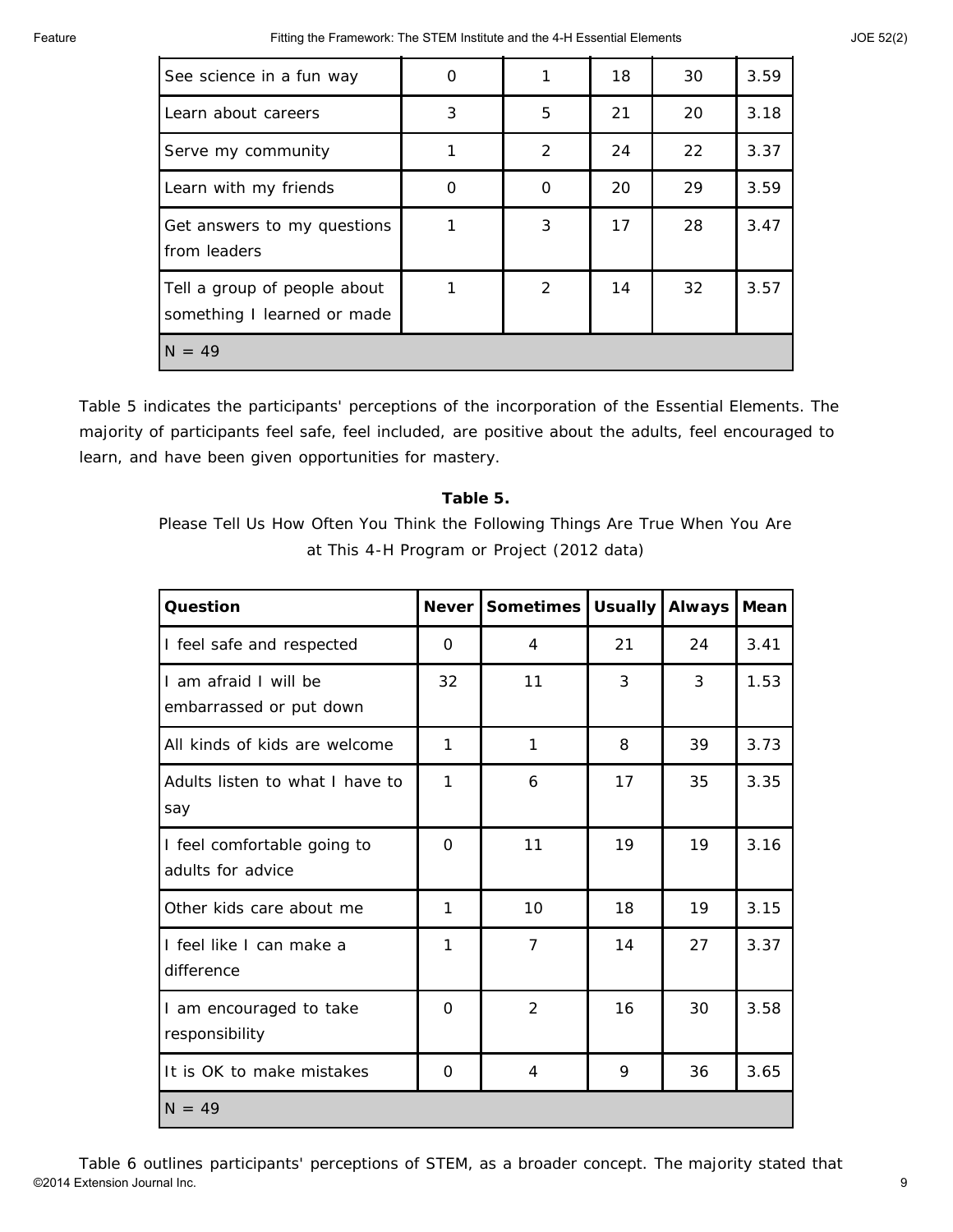science is one of their favorite subjects. They perform science activities for enjoyment and would like a job related to science. Most of the participants indicated they take science for reasons other than they have to or it will help them in the future. These findings illustrate a strong interest in science and participating in future science activities.

#### **Table 6.**

Please Indicate the Extent to Which You Agree or Disagree with the Following Statements (2012 data)

| Question                                                                              | <b>Strongly</b><br><b>Disagree</b> | <b>Disagree</b> | Agree | <b>Strongly</b><br>Agree | Responses   Mean |      |
|---------------------------------------------------------------------------------------|------------------------------------|-----------------|-------|--------------------------|------------------|------|
| When I graduate from high school, I<br>would like to have a job related to<br>science | 1                                  | 13              | 13    | 20                       | 47               | 3.11 |
| Science is one of my favorite<br>subjects                                             | 3                                  | 9               | 17    | 19                       | 48               | 3.08 |
| I do science related activities that<br>are not for schoolwork                        | 3                                  | 11              | 20    | 12                       | 46               | 2.89 |
| I take science only because I have<br>to                                              | 19                                 | 18              | 8     | 3                        | 48               | 1.90 |
| I take science only because it will<br>help me in the future                          | 12                                 | 15              | 12    | 8                        | 47               | 2.34 |

Thus far, the most successful STEM Institute projects resulted in a community action, video, demonstration, club, or map. All of these projects have a strong community service/service learning aspect. Table 7 signifies that most STEM Institute participants have a history of helping with sciencerelated community service projects.

#### **Table 7.**

In the Past Year, Have You Done Any of the Following Things? (2012 data)

| Question                                                                                                                                          | Yes I |    | No   Responses   Mean   Percent |      |    | <b>National</b><br>findinas |
|---------------------------------------------------------------------------------------------------------------------------------------------------|-------|----|---------------------------------|------|----|-----------------------------|
| Helped with a community service project that<br>related to science (for example: planted trees or<br>gardens, road or stream clean-up, recycling) | 39    | 8  | 47                              | 1.17 | 83 | 70                          |
| Used science tools to help the community (for<br>example: mapped with GIS, tested water<br>quality)                                               | 19    | 29 | 48                              | 1.60 | 40 | 33                          |
| Taught others about science (for example:                                                                                                         | 28    | 20 | 48                              | 1.42 | 58 | 56                          |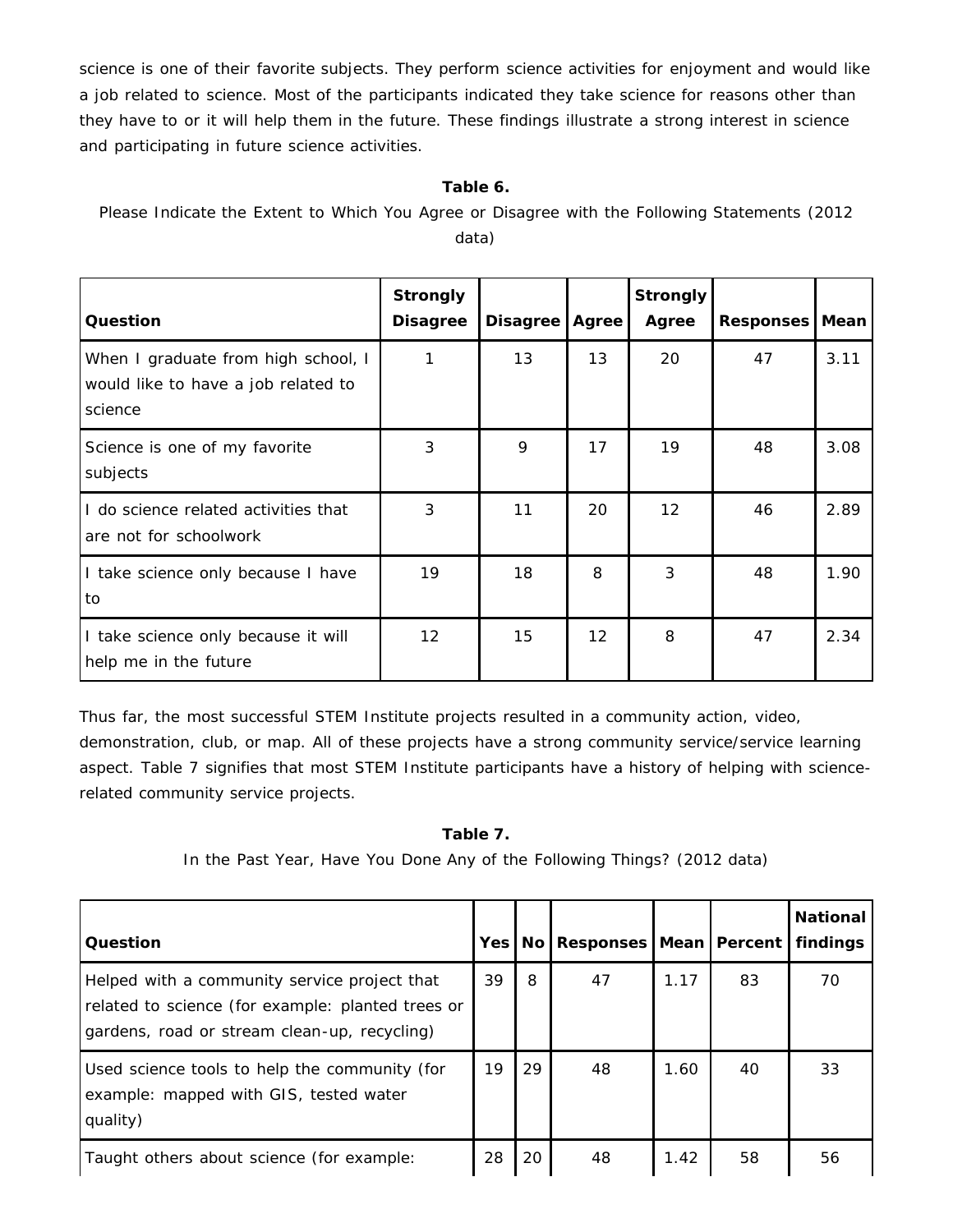| demonstrated, gave presentation at community<br>meeting or at school)                      |     |    |    |     |    |    |
|--------------------------------------------------------------------------------------------|-----|----|----|-----|----|----|
| Organized or led science-related events (for<br>example: science fair, environmental fair) | 1 Q | 29 | 48 | .60 | 40 | 35 |

#### **Discussion: STEM Institute and the 4-H Essential Elements Criteria**

As is evident in the survey questions, the STEM Institute accommodates the Eight Essential Elements. On average, the program (Table 4) and greater context (Tables 5, 6, and 7) are small, initial indicators that the criteria are being supported. Longitudinal data would greatly strengthen any possible relationships between the STEM Institute and participant outcomes.

Regardless, the STEM Institute was successful at supporting the 4-H Eight Essential Elements. The youth were **building relationships with positive, caring adults** as they learned side-by-side with their adult county educators, volunteers, and faculty. The youth-adult partnerships fostered mutuality in learning, teaching, and action, as emphasized by Camino (2000) and Jones and Perkins (2005).

The STEM Institute modeled a **safe environment** where participants were not only protected from harm, but were allowed to express themselves and their ideas freely. The STEM Institute was an **inclusive environment** as it was open to anyone interested in the topics presented. Upon return to home counties, the adult leaders insured that the teams continued to work in safe and inclusive environments established during the STEM Institute.

Participants were **engaged in learning** in that they were able to self-select into a STEM Institute tract, learn as a team, and then participate in a mandatory debriefing session where participants presented their work. Teams attended training, developed a program implementation plan, and worked together upon returning to their home community or county. The teams have embraced the process. By working with other community organizations, the teams discover that they can participate in the future by initiating change and serving on the community level.

Participants are provided an **opportunity for mastery** in that they are able to develop a project based on their campus experience and deliver it in their communities. **Opportunity to see oneself as an active participant in the future** is inherent to the STEM curricula. **Opportunity for selfdetermination** is presented though self-reflection, goal setting, and project achievement. Finally, the **opportunity to value and practice service for others** is fulfilled as students return to their communities to provide a meaningful service based on their STEM Institute experience.

#### **Conclusion**

Between 2008 and 2012, a total of 78 teams have participated in the STEM Institute. Participants included 128 adults and 274 youth. Faculty and staff provided expertise in tracts, with many returning from year to year to ensure continuity. The 4-H STEM Institute has trained youth-adult teams and challenged them to design and implement science, technology, engineering, and math projects. The most successful projects are youth-driven and adult-facilitated, use local partners as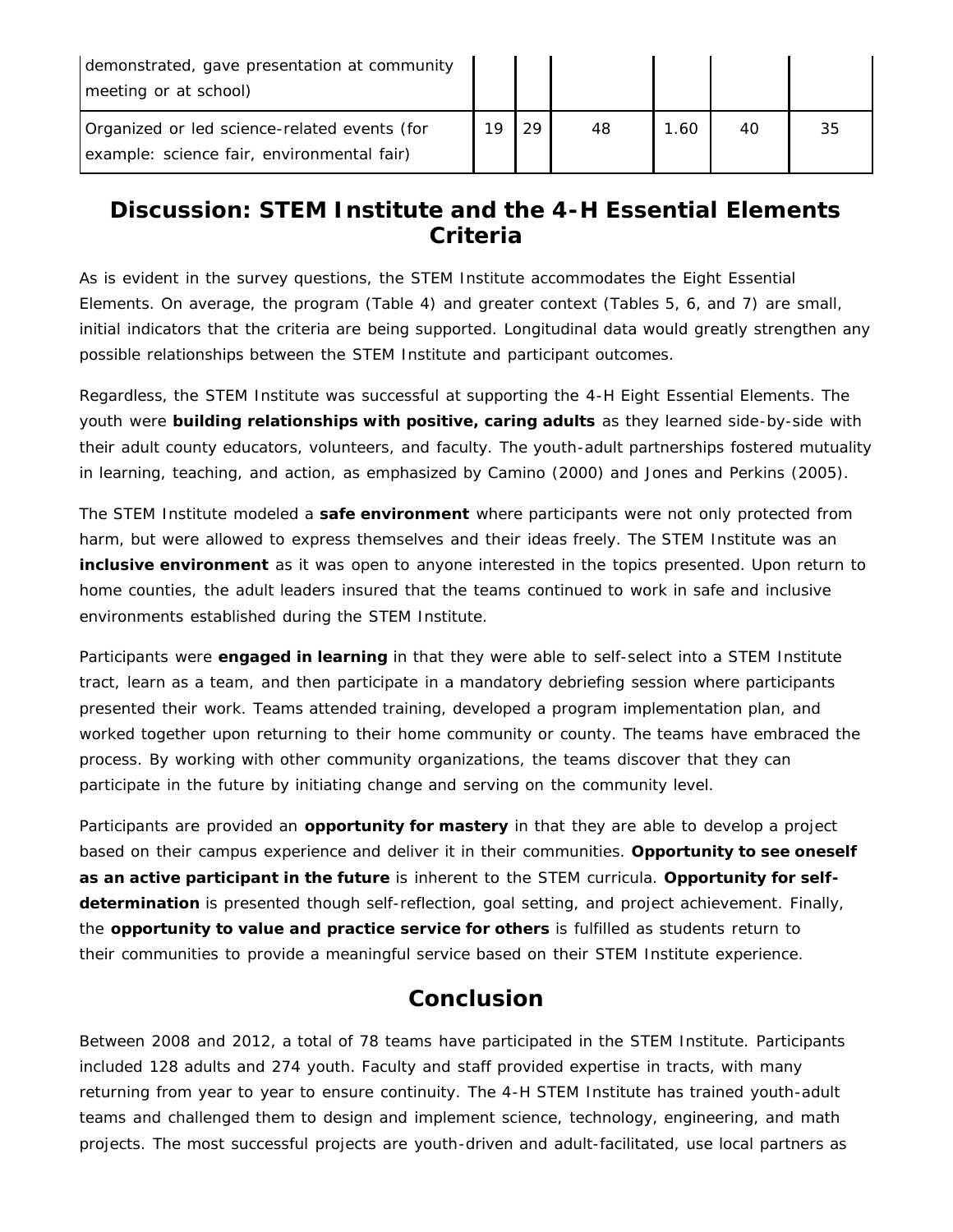mentors or funders, and may take a year or longer to develop. The STEM Institute has effectively given participants the knowledge and confidence needed to return to their home communities and start STEM-based clubs. Participants apply their newfound knowledge towards community service and enhancement.

The STEM Institute may play a role in encouraging youth to become part of the next generation of STEM professionals. If faculty, staff, volunteers, or youth want to replicate the STEM Institute, consider using the 4-H Eight Essential Elements as the framework to structure programming. Using the Eight Essential Elements framework will help ensure quality STEM educational programs, participant retention, and successful community projects led by youth leaders.

#### **References**

4-H. (April 2009). *Essential elements*. Washington, DC: 4-H National Headquarters.

Barker, B. S., & Ansorge, J. (2006). Using robotics as an educational tool in 4-H. *Journal of Extension* [On-line], 44(5) Article 5IAW6. Available at [http://www.joe.org/joe/2006october/iw6.php](http://www.google.com/url?q=http%3A%2F%2Fwww.joe.org%2Fjoe%2F2006october%2Fiw6.php&sa=D&sntz=1&usg=AFQjCNGqdYLO5dK4pXh6KMZppMyggvPHrw)

Camino, L. A. (2000). Youth-adult partnerships: Entering new territory in community work and research. *Applied Developmental Science*, 4(S1), 11-20.

Eccles, J., & Gootman, J. (Eds.). (2002). *Community programs to promote youth development*. Washington, D.C.: National Academy Press.

Education Development Center. (2012). Findings from 5 years of the Adobe Youth Voices Program Evaluation. Retrieved from: [http://youthvoices.adobe.com/impact/](http://www.google.com/url?q=http%3A%2F%2Fyouthvoices.adobe.com%2Fimpact%2F&sa=D&sntz=1&usg=AFQjCNH8_plWRfV_GSgtcfufAkEBT2NXIQ)

ESRI. (2013). 4-H and GIS. Retrieved from: [http://www.esri.com/industries/k-12/4-h](http://www.google.com/url?q=http%3A%2F%2Fwww.esri.com%2Findustries%2Fk-12%2F4-h&sa=D&sntz=1&usg=AFQjCNHntY3l5G15KS7iVdg4wDAo5yVAdw)

Jones, K. R., & Perkins, D. F. (2005). Youth-adult partnerships. In C. B. Fisher & R. M. Lerner (Eds.), *Applied developmental science: An encyclopedia of research, policies, and programs*. Thousand Oaks, CA: Sage Publications.

Kress, C. (2004). Essential Elements of 4-H Youth Development. Retrieved from: [http://www.national4-hheadquarters.gov/library/Essential\\_Element-Satellite.ppt](http://www.google.com/url?q=http%3A%2F%2Fwww.national4-hheadquarters.gov%2Flibrary%2FEssential_Element-Satellite.ppt&sa=D&sntz=1&usg=AFQjCNEU8IkPWcPHGC3GJ9y5Vf-6xdpZqQ)

Locklear, E. L. (2013). 4-H science initiative from inception to impact: Methodologies, lessons learned, best practices and recommendation. Retrieved from: [http://www.4-h.org/youthstem/](http://www.google.com/url?q=http%3A%2F%2Fwww.4-h.org%2Fyouthstem%2F&sa=D&sntz=1&usg=AFQjCNHqPW-0c2Z7-n4v-UA7xYSvdd8r_w)

Mielke, M., LaFleur, J., Butler, A., & Sanzone, J. (2012). *4-H science initiative: Youth engagement, attitudes, and knowledge study*. Washington, DC.

Mielke, M., & Sanzone, J. (2012). *4-H science evaluation: Year 3 implementation study*. Washington, DC.

Martz, J., Mincemoyer, C., & McNeeley, N. (2009). *Exploring the Essentials Elements of 4-H*. Washington, DC: National 4-H Council.

Search Institute. (2006). *40 developmental assets for adolescents*. Retrieved from: